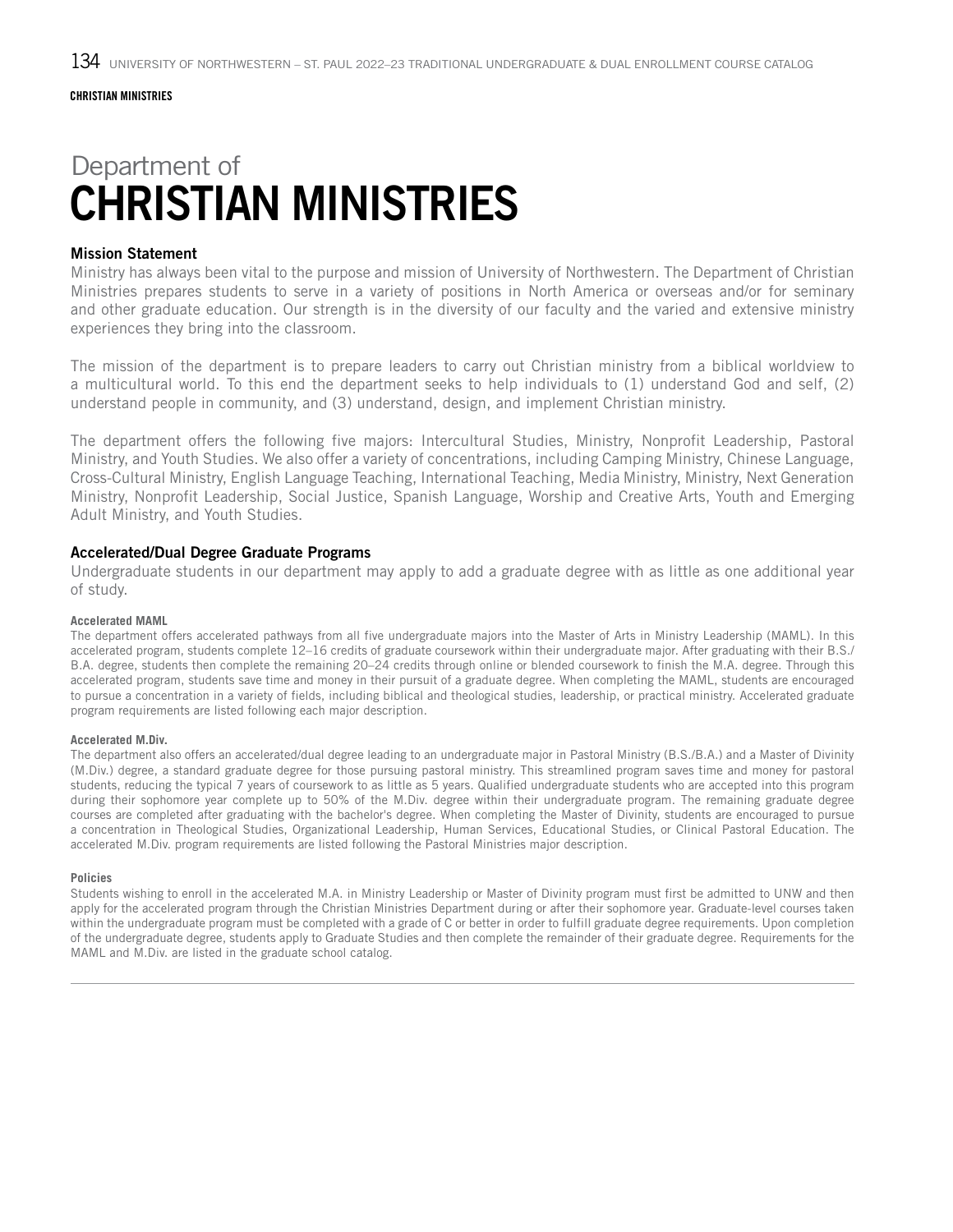# Intercultural Studies Major Bachelor of Arts or Bachelor of Science

The Intercultural Studies major is designed to promote interest in and develop skills for intercultural work/ministry both in North America and overseas. The degree is granted upon completion of credits specified on pages 48–49 (40 credits must be successfully completed in 3000- or 4000-level courses).

- **• Biblical Thinking & Living** requirement of BIA1015 or BIA1827 in the core curriculum must be fulfilled by MIN2016.
- **• Cultural & Global Engagement** requirement in the core curriculum fulfilled by ICS4025.
- **• Scientific & Quantitative Literacy** social science course in core curriculum: ICS2045.
- **• MUH3106** is a suggested Creative Expression course in core curriculum.
- **• B.A. option** requires achieving 1002-level competency in an approved foreign language. See page 46.

| <b>Major Core.</b> |                                                            |
|--------------------|------------------------------------------------------------|
| ICS1008            |                                                            |
| ICS2015            |                                                            |
| ICS2045            | Cultural Anthropology                                      |
|                    | (SEE SCIENTIFIC & QUANTITATIVE LITERACY REQUIREMENT ABOVE) |
| ICS3005            |                                                            |
| ICS3107            | Biblical Theology of Mission $[WCE]$ 2                     |
| ICS3206            |                                                            |
| ICS4025            | Culture, Change, and Worldview [OCE]                       |
|                    | (SEE CULTURAL & GLOBAL ENGAGEMENT REQUIREMENT ABOVE)       |
| ICS4225            | Intercultural Studies Research Methods 2                   |
| MIN2016            | Biblical Interpretation for Study                          |
|                    | (SEE BIBLICAL THINKING & LIVING REQUIREMENT ABOVE)         |
| MIN3216            | Leadership in Ministry4                                    |
|                    | Select one of the following:                               |
| ICS3015            | Race and Ethnicity in America4                             |
| ICS3067            |                                                            |
| ICS3068            |                                                            |
| ICS3209            | Urban Community Development2                               |
|                    | Select one of the following:                               |
| COM3107            | Intercultural Communication 4                              |
| LIN2226            | Introduction to Linguistics. 4                             |

|         | ICS4490 ICS Internship Orientation0–1                                                                                                                                                                                                                                                                       |  |
|---------|-------------------------------------------------------------------------------------------------------------------------------------------------------------------------------------------------------------------------------------------------------------------------------------------------------------|--|
|         | ICS4495 ICS Internship Debriefing 1                                                                                                                                                                                                                                                                         |  |
| ICS4991 |                                                                                                                                                                                                                                                                                                             |  |
| ICS4992 | Intercultural Studies Internship II 2                                                                                                                                                                                                                                                                       |  |
|         | $\mathbf{H}$ + $\mathbf{H}$ + $\mathbf{H}$ + $\mathbf{H}$ + $\mathbf{H}$ + $\mathbf{H}$ + $\mathbf{H}$ + $\mathbf{H}$ + $\mathbf{H}$ + $\mathbf{H}$ + $\mathbf{H}$ + $\mathbf{H}$ + $\mathbf{H}$ + $\mathbf{H}$ + $\mathbf{H}$ + $\mathbf{H}$ + $\mathbf{H}$ + $\mathbf{H}$ + $\mathbf{H}$ + $\mathbf{H}$ + |  |

**Note:** SIA4995 or SPN4995 fulfills ICS4991 and ICS4992. Students completing a preapproved study abroad\* program may petition the department to have ICS Internship requirements fulfilled through their experience. Students may be asked to complete ICS4495.

\* SEE RELATED INFORMATION ON PAGES 19–20 AND 37–38

Concentration. . **12 cr Note:** None of the courses used to satisfy core curriculum requirements may be applied to the concentration, and vice versa.

Select a concentration. Requirements are listed below. Students desiring credit for additional internship experiences are encouraged to take ICS4993/ICS4994.

#### General Concentration (12 cr)

Complete an individualized group of interrelated courses in consultation with the academic advisor including any combination of courses with the prefix ESL, ICS, LIN, MIN, YOU, ACC2015, FIN2025, DES2111, or MEP1013. Other courses may be approved by the department chair. Recommend including MIN1643-1644. Students seeking to double major may want to consider declaring a General Concentration.

#### Chinese Language Concentration (12 cr)

| Solocted from courses with CHN ESI ICS LIN MIN or VOIL |
|--------------------------------------------------------|

Selected from courses with CHN, ESL, ICS, LIN, MIN, or YOU prefix; HIS3155.

#### Cross-Cultural Ministry Concentration (12 cr)

| MIN1007        |                                                                  |
|----------------|------------------------------------------------------------------|
|                | Select one of the following:                                     |
| MIN3218        | Teaching Methods in Ministry 4                                   |
| MIN4306        |                                                                  |
|                | Select 2 credits from the following:                             |
| ICS2005        | Evangelism and Discipleship $\ldots \ldots \ldots \ldots \ldots$ |
| ICS3016        |                                                                  |
| ICS3065        | Introduction to Teaching English as a Foreign Language 2         |
| ICS3066        |                                                                  |
| ICS3067        |                                                                  |
| <b>ICS3068</b> | Relief and Development 2                                         |
| ICS3069        | Business as Mission $\ldots \ldots \ldots \ldots \ldots \ldots$  |
| ICS3215        | Contemporary Religious Movements 2                               |
|                |                                                                  |
|                |                                                                  |
|                | Selected from courses with ESL, ICS, MIN, or YOU prefix;         |
|                | ACC2015, DES2111, FIN2025, or MEP1013.                           |

English Language Teaching Concentration (12 cr) **Note:** Students in this track must take LIN2226 in the Major Core.<br>ICS3065 Introduction to Teaching English as a Foreign Language Introduction to Teaching English as a Foreign Language. 2 ENG3125 Structure of English Grammar................4 ESL3315 Theory of Secondary Language Acquisition . . . . . . 4 **Concentration Electives**. 2 Selected from courses with CHN, ESL, ICS, MIN, SPA, or

YOU prefix; ACC2015, DES2111, FIN2025, or MEP1013.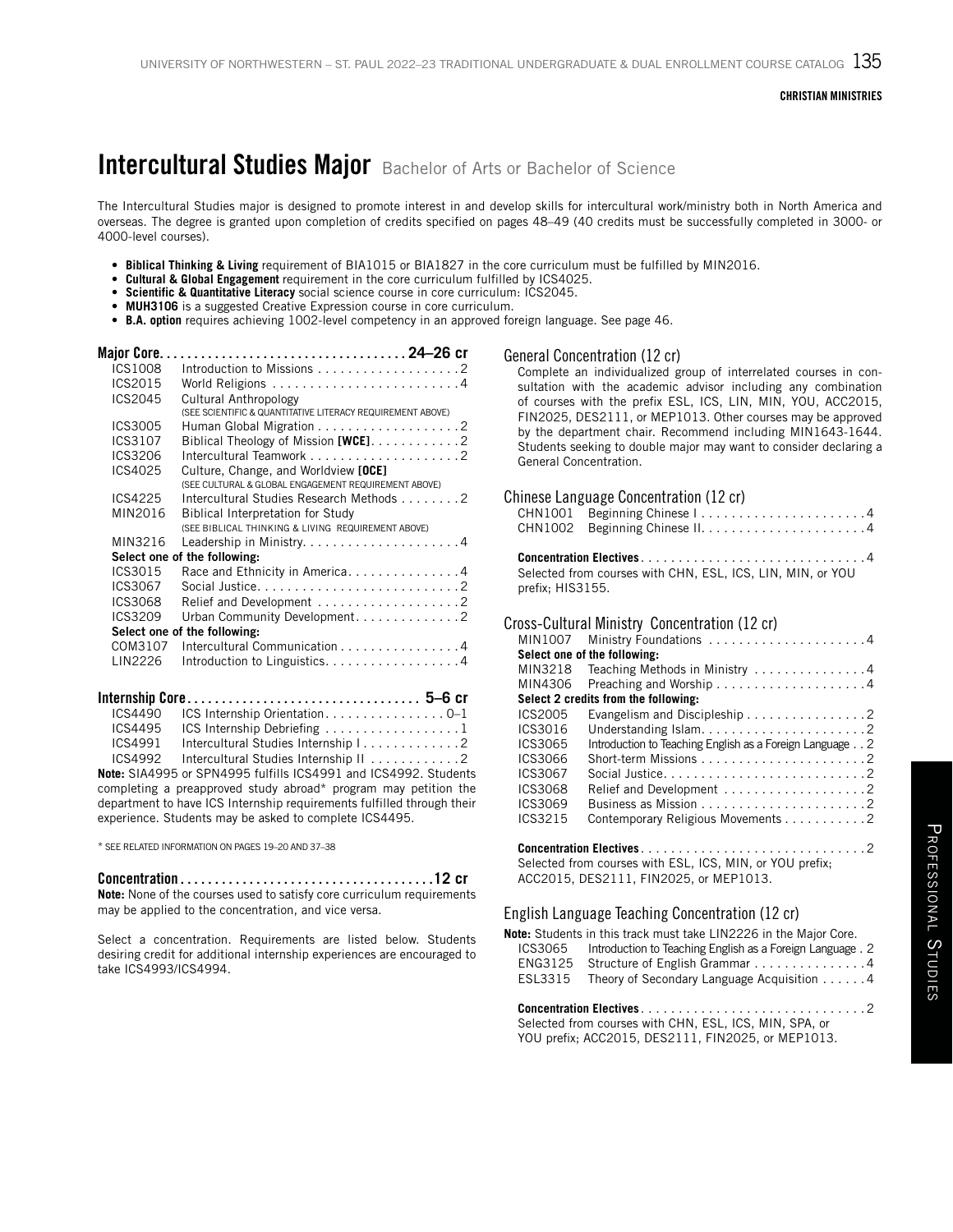#### International Teaching Concentration (12 cr)

| FDU2215       | EDU2215L Educational Foundations Lab. 0                                |
|---------------|------------------------------------------------------------------------|
|               | <b>Note:</b> The following EDU courses require consent from the School |
| of Education: |                                                                        |
| EDU3235       | Instructional Foundations 3                                            |
| EDU3285       | Educating Diverse Learners 2                                           |
| EDU3285L      | Educating Diverse Learners Lab 0                                       |
| EDU3301       | Instructional Technology I: Foundations                                |
|               | of Instructional Technologies 1                                        |
|               | Select 4 credits from the following:                                   |
| CFD3205       |                                                                        |
| CFD3205L      | Child Development Lab0                                                 |
| CFD3207       | Adolescent Development and the Middle Level Learner 2                  |
| CFD3309       | Facilitating Learning and Development                                  |
|               | in Young Children4                                                     |
| MIN3045       | Developmental Foundations for Ministry 4                               |
| MIN3226       | Family Studies2                                                        |
| PSY2108       |                                                                        |

**Note:** Students may want to consider adding a Child Development, Ministry, or Special Education minor.

### Media Ministry Concentration (12 cr)

| MEP1016 Story Structure4                                   |
|------------------------------------------------------------|
| Select one of the following:                               |
|                                                            |
|                                                            |
| Select two enrollments from the following:                 |
|                                                            |
|                                                            |
|                                                            |
| Selected from courses with COM, ICS, MEP, MIN, PRL, or YOU |
| prefix: ACC2015. DES2111. ENG3249. ENG3316. or FIN2025.    |
|                                                            |
|                                                            |
|                                                            |

| Nonprofit Leadership Concentration (12 cr)                                 |
|----------------------------------------------------------------------------|
| ACC2015<br>Foundations of Accounting & Finance 2                           |
| ICS3060<br>Foundations of Nonprofit Leadership 2                           |
| ICS3069                                                                    |
| Select 4 credits from the following:                                       |
| <b>ENG3248</b>                                                             |
| MGT2271                                                                    |
| Human Resource Management. 2<br>MGT3255                                    |
| MKT1085                                                                    |
| PRL3035                                                                    |
|                                                                            |
| Selected from courses with ACC, BUS, COM, ECO, FIN, HCM, ICS,              |
| LDR, MGT, MIN, MKT, POS, PRL, or YOU prefix;                               |
| DES2111 or ENG3248.                                                        |
|                                                                            |
| Social Justice Concentration (12 cr)                                       |
| BIB3045 Theology for Social Engagement. 2                                  |
| ICS3015 Race and Ethnicity in America4                                     |
|                                                                            |
|                                                                            |
| Concentration Electives4                                                   |
| Selected from courses with ICS, MIN, PHI, POS, PSY, SOC, or                |
| YOU prefix; DES2111, FIN2025, or MEP1013.                                  |
|                                                                            |
| Spanish Language Concentration (12 cr)                                     |
| Note: SPA3325 is recommended for the literature elective in the core       |
| curriculum.                                                                |
|                                                                            |
|                                                                            |
| Youth Studies Concentration (12 cr)                                        |
| YOU2205<br>Serving Youth and Emerging Adults  2                            |
| YOU3208<br>Leading Youth and Emerging Adults 4                             |
| Select one of the following:                                               |
| YOU3206<br>Contemporary Issues and Interventions with Youth . 2            |
| YOU3207                                                                    |
|                                                                            |
| Selected from courses with ICS, MIN, or YOU prefix; ACC2015,               |
| DES2111, FIN2025, or MEP1013.                                              |
|                                                                            |
| WCE = WRITTEN COMMUNICATION EMPHASIS<br>OCE = ORAL COMMUNICATION EMPHASIS. |
| SEE PAGE 50 FOR EXPLANATION AND PREREQUISITES.                             |
|                                                                            |

### Course Requirements for Accelerated Intercultural Studies/MAML

Students who are accepted into the accelerated MAML program will substitute the following graduate-level courses into the undergraduate degree to fulfill major or core curriculum requirements.

| New Testament Exposition (core curriculum) 2                           |                                                 |
|------------------------------------------------------------------------|-------------------------------------------------|
| Theological Philosophy (core curriculum) $\ldots \ldots \ldots \ldots$ |                                                 |
|                                                                        | ICS5225U Culture and Worldview Transformation 2 |
|                                                                        | MIN5210U Leading and Organizing Ministry 4      |
|                                                                        |                                                 |

# Intercultural Studies Minor........................................................ 18 cr

Required Course: ICS1008; select one course from ICS1045, 2045, 4025, or LIN2226; select one course from ICS2015, 3016, 3215, or 4495; select 8–13 credits from ESL, ICS, MIN, SOC, or YOU electives. Note: The ICS Internship Core may be applied as electives.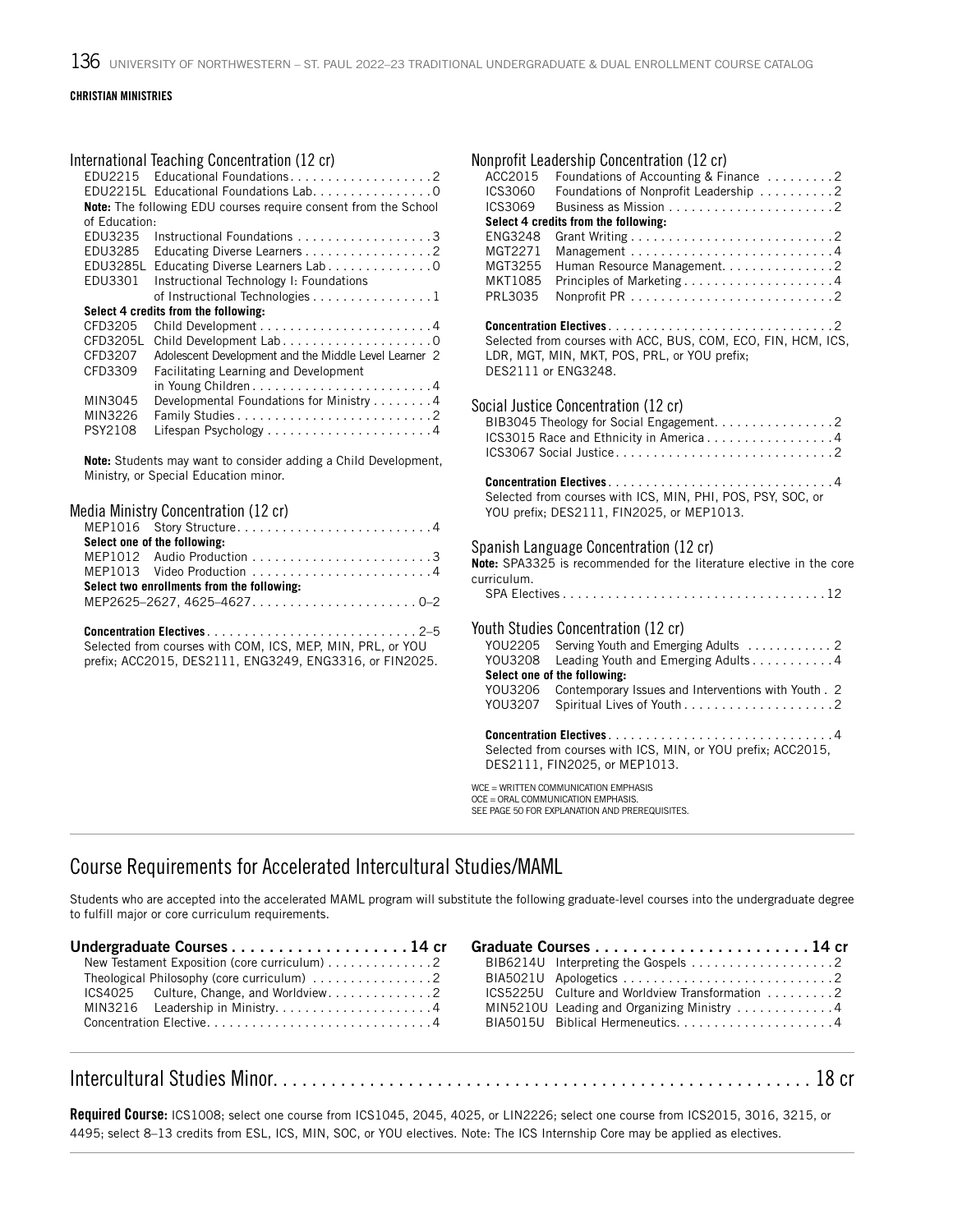# Ministry Major Bachelor of Arts or Bachelor of Science

The Ministry major is a flexible program emphasizing studies which prepare the student for a career of ministry in the local church, parachurch, nonprofit ministries, or the world at large. It also lays a foundation for seminary/graduate study. The degree is granted upon completion of credits specified on pages 48–49 (40 credits must be successfully completed in 3000- or 4000-level courses).

The major focuses the student's attention on courses which aim at proficiency first in the performance of general Christian ministry and then in specified ministry specializations. The major includes core courses and an area of concentration. Students selecting a general concentration are able to design an area of study in consultation with their advisor.

- **• Biblical Thinking & Living** requirement of BIA1015 or BIA1827 in the core curriculum must be fulfilled by MIN2016.
- **• Cultural & Global Engagement** requirement in core curriculum must be fulfilled by MIN3207 or MIN5610U.
- **• Creative Expression** courses in core curriculum for Worship and Creative Arts Concentration must include MCH3007 or MUS1075.
- **• Scientific & Quantitative Literacy** social science course in core curriculum must be fulfilled by MIN3045 or 5045U.
- **• B.A. option** requires achieving 1002-level competency in an approved foreign language. See page 46.
- **• Proportional Core Curriculum**: Students not already scheduled to take the following courses in their core curriculum must add them (this applies to junior and senior transfers to University of Northwestern): BIB2005 or BIB2827, BIB2008 or BIB2826.

| MIN1007        | Ministry Foundations 4                                                                                                       |
|----------------|------------------------------------------------------------------------------------------------------------------------------|
| MIN2016        | Biblical Interpretation for Study                                                                                            |
|                | (SEE BIBLICAL THINKING & LIVING REQUIREMENT ABOVE)                                                                           |
| MIN3045        | Developmental Foundations for Ministry [WCE]                                                                                 |
|                | (SEE SCIENTIFIC & QUANTITATIVE LITERACY REQUIREMENT ABOVE)                                                                   |
| MIN3065        |                                                                                                                              |
| MIN3206        | Relationships4                                                                                                               |
| MIN3207        | Ministry in a Globalized World (SEE CULTURAL & GLOBAL<br><b>ENGAGEMENT REQUIREMENT ABOVE)</b>                                |
| MIN3216        |                                                                                                                              |
| MIN3218        | Teaching Methods in Ministry [OCE] 4                                                                                         |
| MIN3231        | Care and Counseling in Ministry. 4                                                                                           |
|                | Select one of the following:                                                                                                 |
| <b>ICS1008</b> |                                                                                                                              |
| ICS2005        | Evangelism and Discipleship 2                                                                                                |
| MIN3075        |                                                                                                                              |
| ICS3069        |                                                                                                                              |
|                | Select 2 credits from the following:                                                                                         |
| MIN1641        | Christian Service I1                                                                                                         |
| MIN1642        |                                                                                                                              |
| LDR3135        | Peer Mentoring for Leadership Growth 0-1                                                                                     |
|                | Note: LDR3135 may be repeated to fulfill both credits.                                                                       |
|                | Internship and Capstone Core  6 cr                                                                                           |
| MIN4855        |                                                                                                                              |
| MIN4991        |                                                                                                                              |
| MIN4992        |                                                                                                                              |
|                | WCE = WRITTEN COMMUNICATION EMPHASIS<br>OCE = ORAL COMMUNICATION EMPHASIS.<br>SEE PAGE 50 FOR EXPLANATION AND PREREQUISITES. |
|                | * SEE RELATED INFORMATION ON PAGES 19-20 AND 37-38                                                                           |

| $\text{Concentration} \dots \dots \dots \dots \dots \dots \dots \dots \dots \dots \dots \dots 12$ cr                                                                                                                               |  |
|------------------------------------------------------------------------------------------------------------------------------------------------------------------------------------------------------------------------------------|--|
| $\bigcirc$ . In the compact of the state of the compact of the state of the state of the state of the state of the state of the state of the state of the state of the state of the state of the state of the state of the state o |  |

Select a concentration. Requirements are listed below.

**Note:** None of the courses used to satisfy core curriculum requirements may be applied to the concentration, and vice versa.

#### General Concentration (12 cr)

Complete an individualized group of interrelated courses in consultation with the academic advisor including any combination of courses with the prefix ACL, BIA, BIB, ICS, MIN, YOU, ACC2015, FIN2025, DES2111, or MEP1013. Other courses may be approved by the department chair. Recommend including MIN1643-1644. Students seeking to double major may want to consider declaring a General Concentration.

#### Camping Ministry Concentration (12 cr)

The following coursework is completed over the course of one year at Camp Forest Springs.\* Application required. Students in this concentration are encouraged to declare a Camp and Conference Center Administration minor.

#### Satisfied from among two semesters of the following:

| CFS3000 Camp Management 1.5                 |  |
|---------------------------------------------|--|
|                                             |  |
| CFS3500 Camp Programming  2.0               |  |
|                                             |  |
| CFS3700 Camp Health and Risk Management 0.5 |  |
|                                             |  |

### Media Ministry Concentration (12 cr)

| Select one of the following:               |
|--------------------------------------------|
|                                            |
|                                            |
| Select two enrollments from the following: |
| MEP2625-2627.4625-46270-2                  |

**Concentration Electives**. 2–5 Selected from courses with COM, ICS, MEP, MIN, PRL, or YOU prefix; ACC2015, DES2111, ENG3249, ENG3316, or FIN2025.

#### Next Generation Ministry Concentration (12 cr)

| MIN3107                                                       | Spiritual Lives of Children or      |  |
|---------------------------------------------------------------|-------------------------------------|--|
| YOU3207                                                       | Spiritual Lives of Youth 2          |  |
| MIN3226                                                       |                                     |  |
| MIN3308                                                       | Leading Children and Families. 2    |  |
| YOU2205                                                       | Serving Youth and Emerging Adults 4 |  |
|                                                               |                                     |  |
| Selected from courses with CFD, ICS, MIN, PSY, or SOC prefix; |                                     |  |
| ACC2015, CRJ3228, CRJ4325, DES2111, LDR3135, MCH3216,         |                                     |  |
|                                                               | MEP1012. MEP1013. or SOC2035        |  |
|                                                               |                                     |  |

#### Nonprofit Leadership Concentration (12 cr)

|         | ACC2015 Foundations of Accounting & Finance2                    |  |  |
|---------|-----------------------------------------------------------------|--|--|
| ICS3060 | Foundations of Nonprofit Leadership 2                           |  |  |
| ICS3069 | Business as Mission $\ldots \ldots \ldots \ldots \ldots \ldots$ |  |  |
|         | Select 4 credits from the following:                            |  |  |
|         |                                                                 |  |  |
|         | MGT3255 Human Resource Management2                              |  |  |
|         | MKT1085 Principles of Marketing4                                |  |  |
| PRL3035 |                                                                 |  |  |
|         |                                                                 |  |  |

#### **Concentration Electives**. 2

Selected from courses with ACC, BUS, COM, ECO, FIN, HCM, ICS, LDR, MGT, MIN, MKT, POS, PRL, YOU prefix; or DES2111; or ENG3248.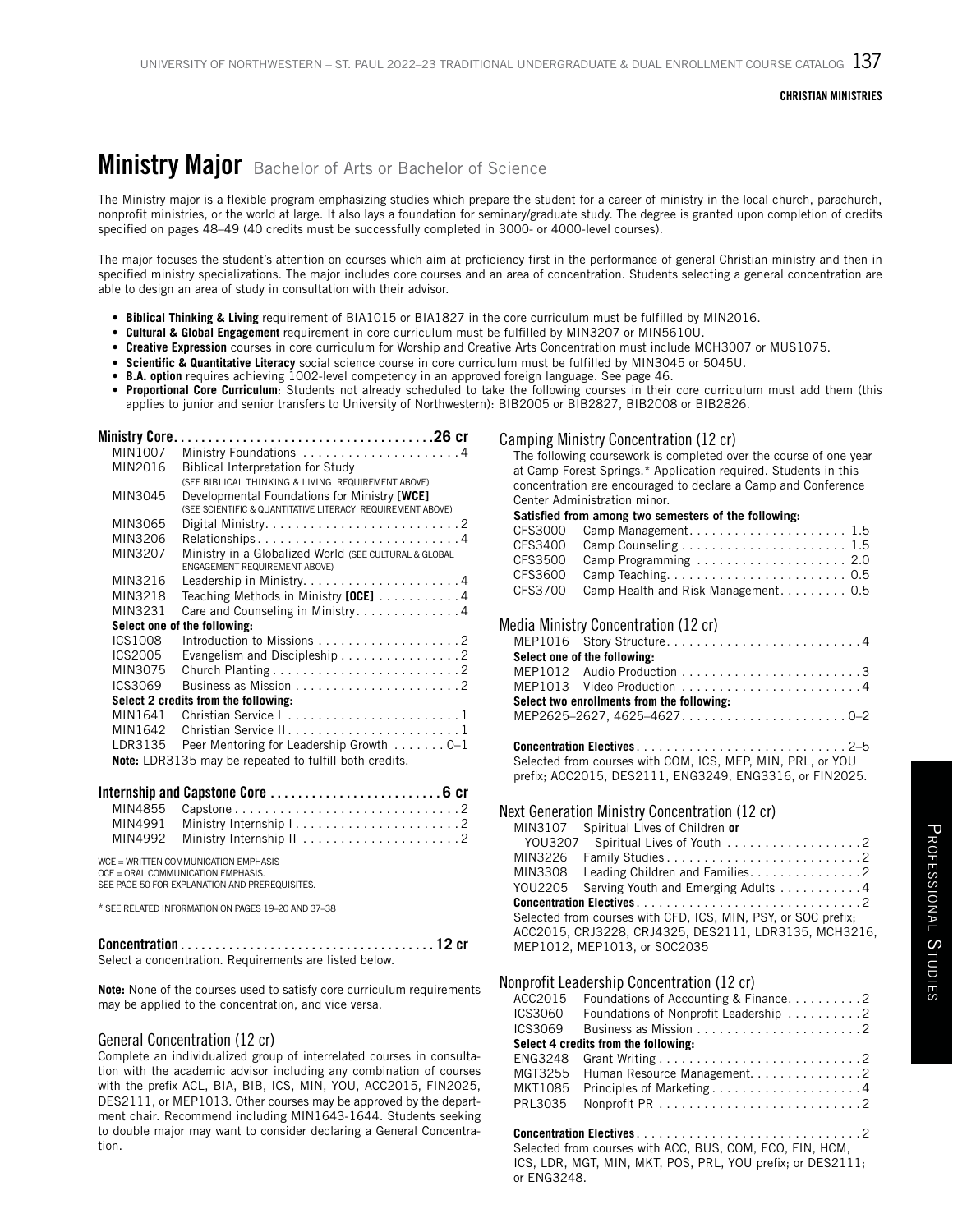| Social Justice Concentration (12 cr)<br>BIB3045 Theology for Social Engagement. 2<br>ICS3015 Race and Ethnicity in America4                                                                                                                                                                                                                                                                                                                                                                                                                                                                                                                              | Youth and Emerging Adult Ministry Concentration (12 cr)<br>YOU2205<br>Serving Youth and Emerging Adults 2<br>Contemporary Issues and Interventions with Youth 2<br>YOU3206<br>YOU3207<br>Leading Youth and Emerging Adults. 4<br>YOU3208 |
|----------------------------------------------------------------------------------------------------------------------------------------------------------------------------------------------------------------------------------------------------------------------------------------------------------------------------------------------------------------------------------------------------------------------------------------------------------------------------------------------------------------------------------------------------------------------------------------------------------------------------------------------------------|------------------------------------------------------------------------------------------------------------------------------------------------------------------------------------------------------------------------------------------|
| Selected from courses with ICS, MIN, PHI, POS, PSY, SOC,<br>YOU prefix: ACC2015, DES2111, FIN2025, or MEP1013.                                                                                                                                                                                                                                                                                                                                                                                                                                                                                                                                           | Selected from courses with CFD, ICS, MCH, MIN, PSY, or<br>SOC prefix: ACC2015, DES2111, FIN2025, or MEP1013.                                                                                                                             |
| Worship and Creative Arts Concentration (12 cr)<br><b>Double Major Option:</b> For students choosing to complete both<br>Ministry with Worship and Creative Arts and Music with Music<br>Ministry, MUH3106 will fulfill MIN3207 and MCH4995 will<br>fulfill MIN4991 in the Ministry major.<br>Note: Students completing this concentration take MCH3007 or<br>MUS1075 for their Creative Expression requirement.<br>MCH3125<br>MCH4315<br>Music Theory Foundations. 4<br>MTC1007<br>MCH3007 History of Music in the Church or<br>MUS1075 Introduction to Music<br>(SEE CREATIVE EXPRESSION REQUIREMENT ABOVE)<br>Select one of the following:<br>MEP1013 |                                                                                                                                                                                                                                          |
| Selected from courses with ANI, ART, DES, ICS, MCH, MEN,<br>MEP, MIN, MTC, MUH, MUP, MUS, THE, or YOU prefix;<br>ACC2015, FIN2025.<br>Note: Recommended electives include MCH4215, 4216,<br>MEN3001, 3002, 3003, and MUP2106.                                                                                                                                                                                                                                                                                                                                                                                                                            |                                                                                                                                                                                                                                          |

### Course Requirements for Accelerated Ministry/MAML

Students who are accepted into the accelerated MAML program will substitute the following graduate-level courses into the undergraduate degree to fulfill major and core curriculum requirements.

| MIN3045 Developmental Foundations for Ministry 4 |  | MIN5045U Human Development for Ministry4      |
|--------------------------------------------------|--|-----------------------------------------------|
|                                                  |  | MIN5610U Ministering Culturally and Globally2 |
|                                                  |  | MIN5210U Leading and Organizing Ministry 4    |
| Concentration Elective4                          |  | $BIA5015U$ Biblical Hermeneutics4             |

# Camp and Conference Center Administration Minor . . . . . . . . . . . . . . . . . . . . . . . . . . . . . . . . . . . . 18 cr

The following coursework is completed over the course of one year at Forest Springs Camp & Conference Center. Students normally declare a Ministry or Youth Studies major while pursuing this field of study. Application required.

Satisfied from among two semesters of the following: CFS3100 (1.5 cr), 3200 (1.5 cr), 3300 (1.5 cr), 3410 (3 cr), 3420 (1.5 cr)

### Ministry Minor . . . . . . . . . . . . . . . . . . . . . . . . . . . . . . . . . . . . . . . . . . . . . . . . . . . . . . . . . . . . . . . . . 18 cr

Required Courses: MIN1007, 3218; one course from MIN3045 or 3206; select 6 credits from any ICS, MIN, or YOU prefix course. MIN2016 is strongly recommended.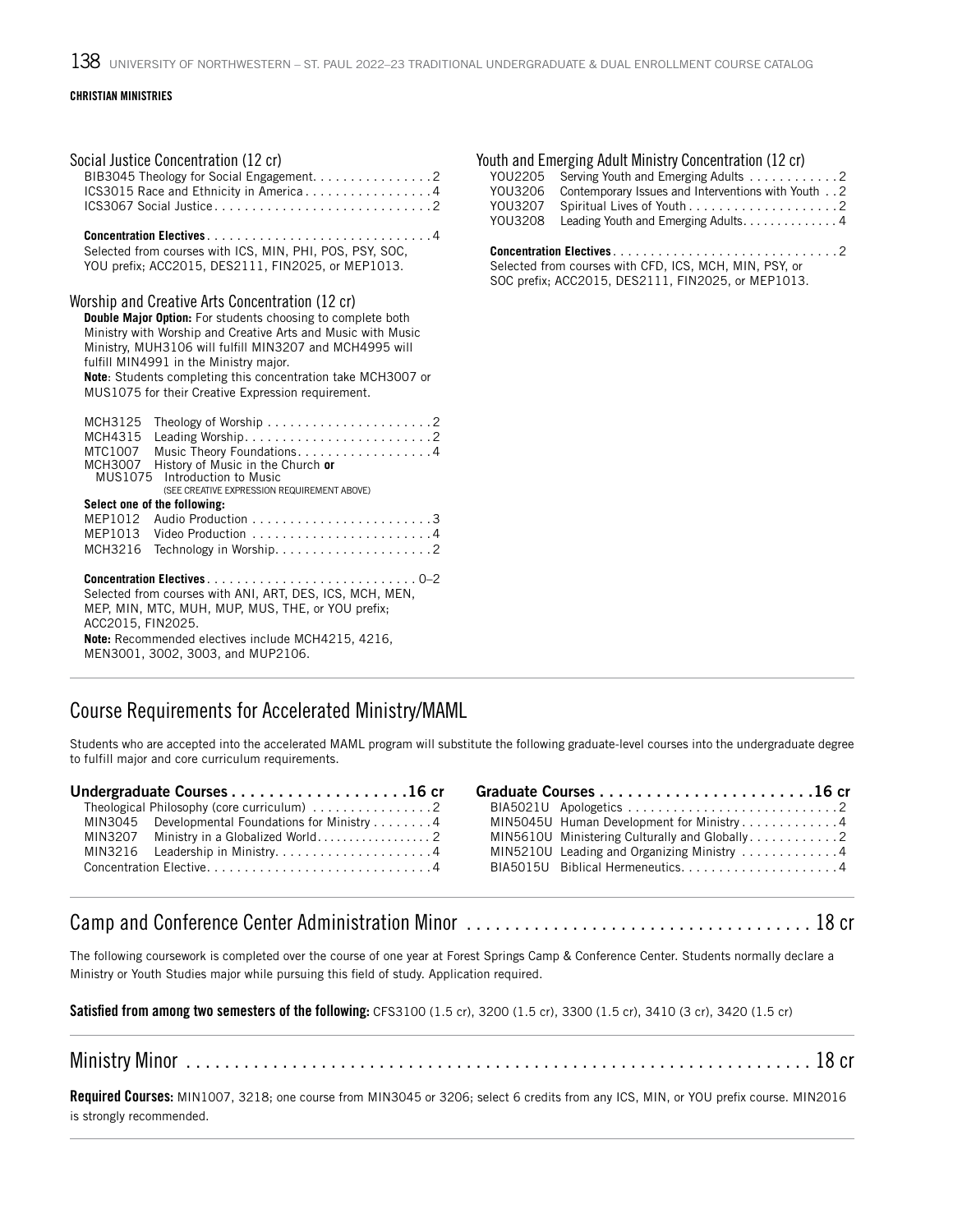# **Nonprofit Leadership Major** Bachelor of Arts or Bachelor of Science

This is a four-year major which will prepare students for leadership positions in the nonprofit sector. The curriculum combines multiple ministry courses with business courses and includes an internship. The degree is granted upon completion of credits specified on pages 48–49 (40 credits must be successfully completed in 3000- or 4000-level courses).

- **• Biblical Thinking & Living** requirement of BIA1015 or BIA1827 in the core curriculum must be fulfilled by MIN2016.
- **• Leadership & Professionalism** courses in core curriculum must include LDR1015/1825 and LDR4425/4825.
- **Cultural & Global Engagement** requirement in core curriculum must be fulfilled by MIN3207 or 5610U.
- **Scientific & Quantitative Literacy** social science course in core curriculum: students are encouraged to take ECO2211
- **B.A. option** requires achieving 1002-level competency in an approved foreign language. See page 46.

|                | Relational and Ethical Leadership Core. 16–18 cr                                                             |  |  |
|----------------|--------------------------------------------------------------------------------------------------------------|--|--|
| <b>BUS4435</b> |                                                                                                              |  |  |
| <b>ENG3248</b> | Grant Writing $[WCE]$ 2                                                                                      |  |  |
| LDR1015        | Leadership for Transformation (or LDR1825 Honors)<br>(SEE LEADERSHIP & PROFESSIONALISM REQUIREMENT ABOVE)    |  |  |
| LDR4425        | Leading with Courage and Calling (or LDR4825 Honors)<br>(SEE LEADERSHIP & PROFESSIONALISM REQUIREMENT ABOVE) |  |  |
| MIN2016        | <b>Biblical Interpretation for Study</b>                                                                     |  |  |
|                | (SEE BIBLICAL THINKING & LIVING REQUIREMENT ABOVE)                                                           |  |  |
| MIN3206        |                                                                                                              |  |  |
| MIN3216        | Leadership in Ministry4                                                                                      |  |  |
|                | Select one of the following:                                                                                 |  |  |
| COM3106        | Organizational Communication. 4                                                                              |  |  |
| PRL3035        |                                                                                                              |  |  |
|                |                                                                                                              |  |  |
| MGT2271        |                                                                                                              |  |  |
| MGT3075        |                                                                                                              |  |  |
| MGT3255        | Human Resource Management. 2                                                                                 |  |  |
| MKT1085        |                                                                                                              |  |  |
|                | Select one of the following:                                                                                 |  |  |
| ACC2015        | Foundations of Accounting & Finance2                                                                         |  |  |
| ACC2101        | Principles of Financial Accounting4                                                                          |  |  |

| ICS3060          | Foundations of Nonprofit Leadership 2                                     |  |
|------------------|---------------------------------------------------------------------------|--|
| ICS3069          |                                                                           |  |
| MIN3207          | Ministry in a Globalized World (SEE CULTURAL & GLOBAL                     |  |
|                  | ENGAGEMENT REQUIREMENT ABOVE)                                             |  |
|                  | Select one of the following:                                              |  |
| ICS3067          |                                                                           |  |
| ICS3068          |                                                                           |  |
| MIN3065          |                                                                           |  |
|                  | Select 4 credits from the following:                                      |  |
| ICS4991          | Internship $1, \ldots, \ldots, \ldots, \ldots, \ldots, \ldots, \ldots, 2$ |  |
| ICS4992          |                                                                           |  |
| 0ľ               |                                                                           |  |
| MIN4991          | Internship $1, \ldots, \ldots, \ldots, \ldots, \ldots, \ldots, \ldots, 2$ |  |
| MIN4992          |                                                                           |  |
| <b>Electives</b> |                                                                           |  |
|                  | Selected from courses with ACC, BUS, COM, ECO, FIN, ICS, LDR,             |  |
|                  | MGT, MKT, MIN, POS, PRL, PSY, or YOU prefix; DES2111 or                   |  |
| MEP1013.         |                                                                           |  |
|                  |                                                                           |  |

WCE = WRITTEN COMMUNICATION EMPHASIS OCE = ORAL COMMUNICATION EMPHASIS.

SEE PAGE 50 FOR EXPLANATION AND PREREQUISITES.

### Course Requirements for Accelerated Nonprofit Leadership/MAML

Students who are accepted into the accelerated MAML program will substitute the following graduate-level courses into the undergraduate degree to fulfill major or core curriculum requirements.

|                                          | MIN5210U Leading and Organizing Ministry 4 |
|------------------------------------------|--------------------------------------------|
| MIN3207 Ministry in a Globalized World 2 |                                            |
| MGT3255 Human Resource Management. 2     | BUA5220U Human Resource Leadership 2       |
| Select one of the following:             | Select one of the following:               |
|                                          | BUA5420U Business Leadership Ethics4       |
|                                          |                                            |

Required Courses: ICS3060, MGT3075, MIN3207, 3216, MKT1085; ACC2015 or 2101; select additional credits as needed from any ACC, BUS, COM, ECO, FIN, ICS, LDR, MGT, MIN, MKT, POS, PRL, PSY, or YOU prefix; ENG3248.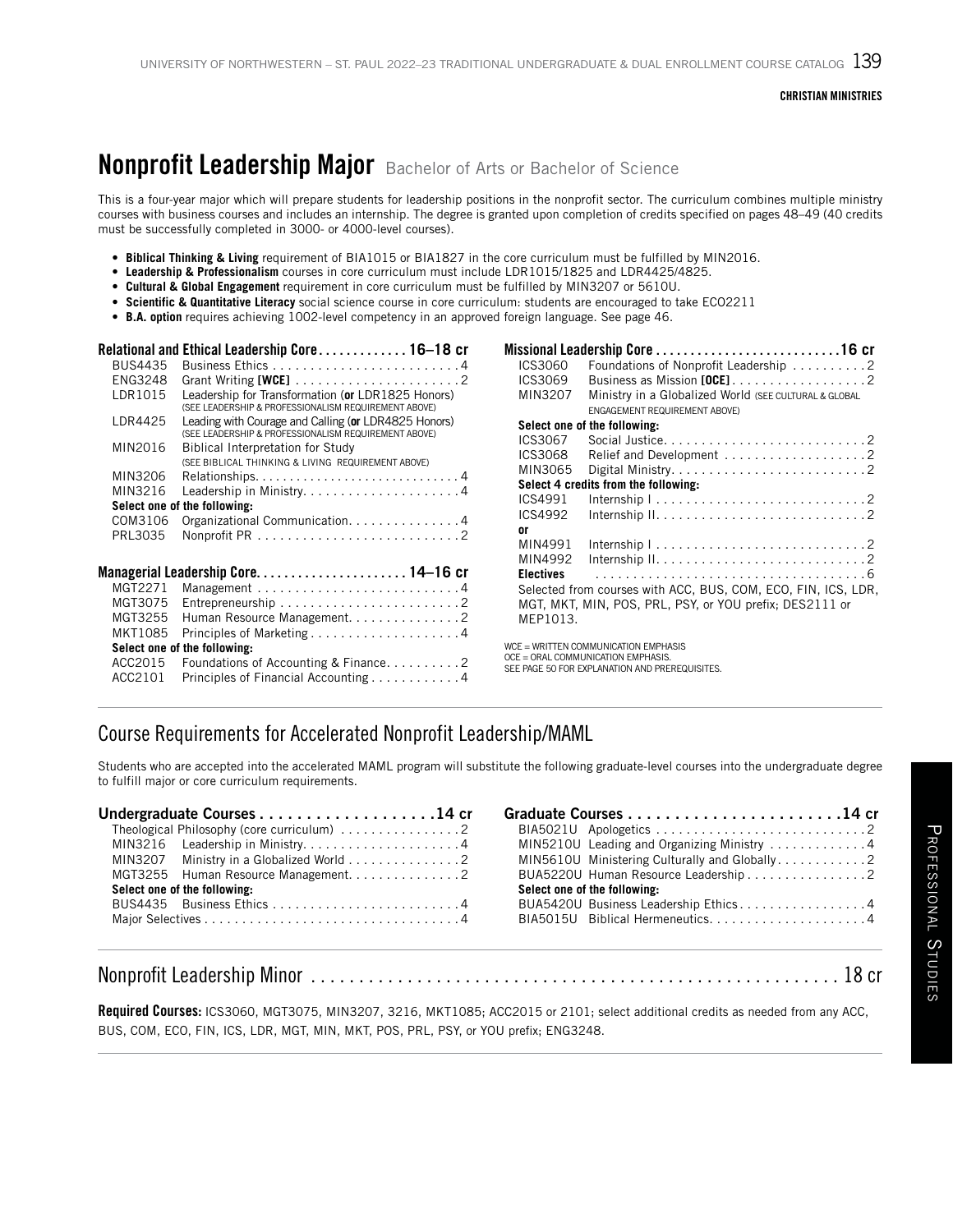# Pastoral Ministry Major Bachelor of Arts or Bachelor of Science

The Pastoral Ministry major prepares students to serve in general pastoral ministry or as a future member of a church planting team. Graduates will understand and experience the basic roles of pastor/shepherd such as preaching, teaching, leading, pastoral care and church planting. It also lays a foundation for seminary/graduate study. The degree is granted upon completion of credits specified on pages 48–49 (40 credits must be successfully completed in 3000- or 4000-level courses).

- **• Biblical Thinking & Living** requirement of BIA1015 or BIA1827 in the core curriculum must be fulfilled by MIN2016.
- **• Cultural & Global Engagement** requirement in core curriculum fulfilled by MIN3207 or MIN5610U.
- **• Scientific & Quantitative Literacy** social science course in core curriculum must be fulfilled by MIN3045 or 5045U.
- **• B.A. option** requires ACL2001 and 2002.
- **• Proportional Core Curriculum**: Students not already scheduled to take the following courses in their core curriculum must add them (this applies to junior and senior transfers to University of Northwestern): BIB2005 or BIB2827, BIB2008 or BIB2826.

| <b>Ministry Core.</b> |                                                                                    |
|-----------------------|------------------------------------------------------------------------------------|
| MIN1007               |                                                                                    |
| MIN2016               | <b>Biblical Interpretation for Study</b>                                           |
|                       | (SEE BIBLICAL THINKING & LIVING REQUIREMENT ABOVE)                                 |
| MIN3045               | Developmental Foundations for Ministry [WCE]                                       |
|                       | (SEE SCIENTIFIC & QUANTITATIVE LITERACY REQUIREMENT ABOVE)                         |
| MIN3065               | Digital Ministry. $\ldots \ldots \ldots \ldots \ldots \ldots \ldots \ldots \ldots$ |
| MIN3206               | Relationships4                                                                     |
| MIN3207               | Ministry in a Globalized World (SEE CULTURAL & GLOBAL                              |
|                       | ENGAGEMENT REQUIREMENT ABOVE)                                                      |
| MIN3216               |                                                                                    |
| MIN3218               | Teaching Methods in Ministry $[OCE]$ 4                                             |
| MIN3231               | Care and Counseling in Ministry4                                                   |
|                       | Select one of the following:                                                       |
| <b>ICS1008</b>        |                                                                                    |
| ICS2005               | Evangelism and Discipleship 2                                                      |
| MIN3075               |                                                                                    |
| ICS3069               |                                                                                    |
|                       |                                                                                    |

\*NOTE: STUDENTS PURSUING THE B.S. OPTION ARE ALLOWED TO SUBSTITUTE A BIA, BIB, OR PHI ELECTIVE OR MIN3205 IN PLACE OF ACL2001 AND/OR ACL2002.

|                                                                              | MIN4855 Capstone2 |  |
|------------------------------------------------------------------------------|-------------------|--|
|                                                                              |                   |  |
| MIN4992                                                                      |                   |  |
| Select from courses with ACL, BIB, BIA, ICS, LDR, MCH, MIN, or<br>YOU prefix |                   |  |

**Note:** Recommended electives/selectives include ACC2015, HIS3125, ICS2015, MIN4405, and PHI2016.

WCE = WRITTEN COMMUNICATION EMPHASIS OCE = ORAL COMMUNICATION EMPHASIS. SEE PAGE 50 FOR EXPLANATION AND PREREQUISITES.

## Course Requirements for Accelerated Pastoral Ministry/MAML

Students who are accepted into the accelerated MAML program will substitute the following graduate-level courses into the undergraduate degree to fulfill major or core curriculum.

| Theological Philosophy (core curriculum) 2       |  |
|--------------------------------------------------|--|
| MIN3045 Developmental Foundations for Ministry 4 |  |
|                                                  |  |
|                                                  |  |
|                                                  |  |

| MIN5045U Human Development for Ministry4   |  |
|--------------------------------------------|--|
|                                            |  |
| MIN5210U Leading and Organizing Ministry 4 |  |
|                                            |  |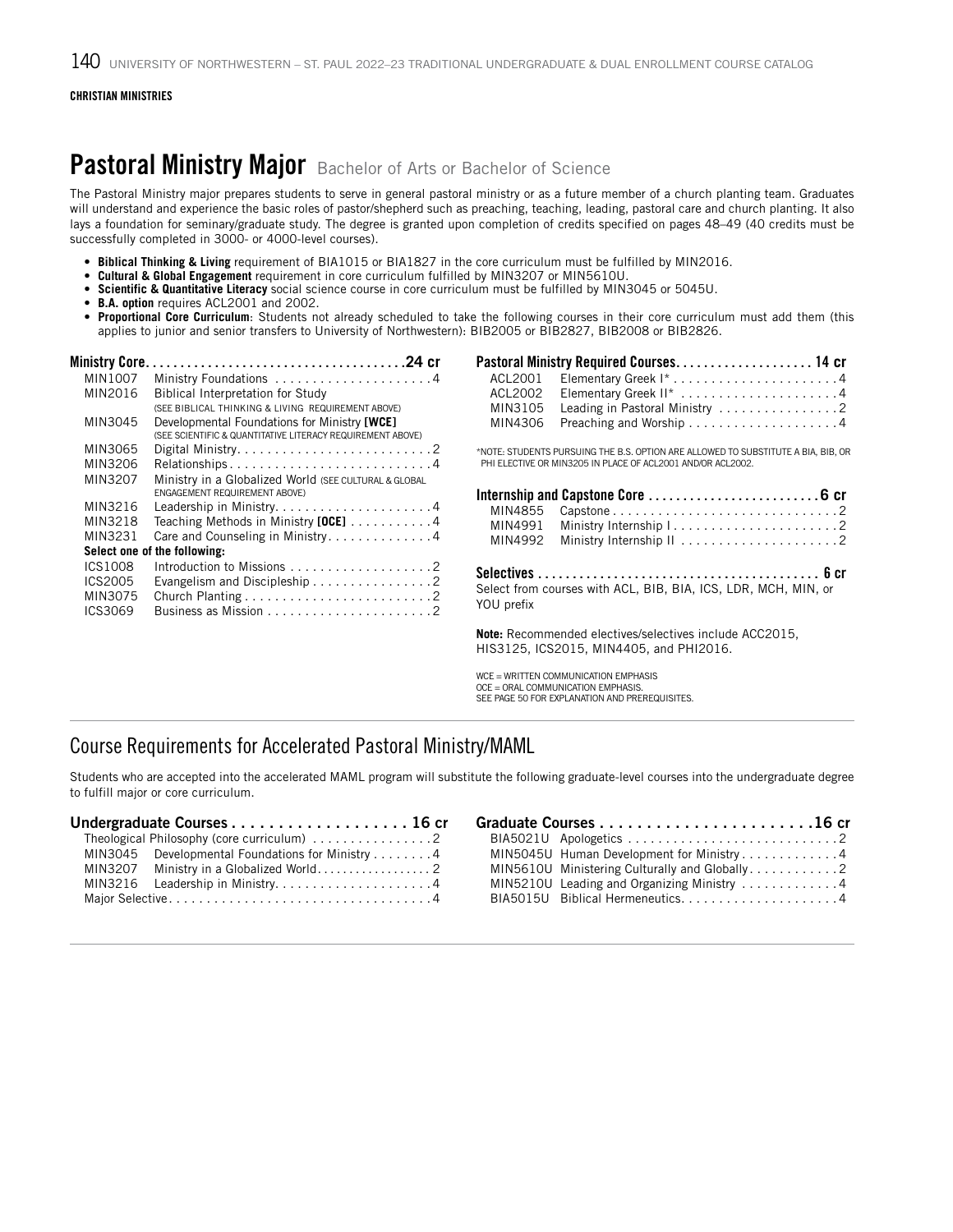# Course Requirements for Accelerated Pastoral Ministry/M.Div.

Students who are accepted into the accelerated M.Div. program will substitute the following graduate-level courses into the undergraduate degree to fulfill major or core curriculum requirements. Students are encouraged to declare a second major in Bible.

| Old Testament Exposition (core curriculum). 4                                       |  |
|-------------------------------------------------------------------------------------|--|
| Theology (core curriculum). $\dots \dots \dots \dots \dots \dots \dots \dots \dots$ |  |
| Theological Philosophy (core curriculum) 2                                          |  |
| MIN3045 Developmental Foundations for Ministry 4                                    |  |
| MIN3207 Ministry in a Globalized World 2                                            |  |
|                                                                                     |  |
|                                                                                     |  |
|                                                                                     |  |

| BIB6211U        | Interpreting the Pentateuch4                 |
|-----------------|----------------------------------------------|
| BIB6312U        | Biblical Theology of Old & New Testaments. 4 |
| BIA5021U        |                                              |
| MIN5045U        | Human Development for Ministry4              |
| MIN5610U        | Ministering Culturally and Globally2         |
| MIN5210U        | Leading and Organizing Ministry 4            |
| <b>BIA5015U</b> |                                              |
|                 |                                              |
|                 | Additional Graduate Courses                  |
|                 | ACL5201U Greek for Biblical Exegesis*4       |
| BIB6214U        |                                              |
| <b>HIS5019U</b> |                                              |
| MIN5993U        | Graduate Internship   1                      |
| MIN5994U        |                                              |
|                 |                                              |

\* NOTE: STUDENTS PURSUING THE B.S. OPTION WILL INSTEAD TAKE, AS A GRADUATE STUDENT, BIB6201 ORIGINAL LANGUAGES FOR BIBLICAL STUDY.

# Youth Studies Major Bachelor of Arts or Bachelor of Science

The Youth Studies major prepares students to establish, develop and evaluate a ministry to youth and emerging adults in local church, parachurch, and nonprofit contexts. Emphasis is on understanding youth in their everyday life grounded in a biblical theology of seeing youth as created in God's image. The major also lays a foundation for seminary/graduate study. The degree is granted upon completion of credits specified on pages 48–49 (40 credits must be successfully completed in 3000- or 4000-level courses).

- **• Biblical Thinking & Living** requirement of BIA1015 or BIA1827 in the core curriculum must be fulfilled by MIN2016.
- **• Cultural & Global Engagement** requirement in core curriculum must be fulfilled by MIN3207 or MIN5610U
- **• Creative Expression** courses in core curriculum for Worship and Creative Arts concentration must include MCH3007 or MUS1075.
- **• Scientific & Quantitative Literacy** social science course in core curriculum must be fulfilled by MIN3045 or 5045U.
- **• B.A. option** requires achieving 1002-level competency in an approved foreign language. See page 46.
- **• Proportional Core Curriculum**: Students not already scheduled to take the following courses in their core curriculum must add them (this applies to junior and senior transfers to University of Northwestern): BIB2005 or BIB2827, BIB2008 or BIB2826.

| MIN3045 | Developmental Foundations for Ministry [WCE]<br>(SEE SCIENTIFIC & QUANTITATIVE LITERACY REQUIREMENT ABOVE) |
|---------|------------------------------------------------------------------------------------------------------------|
| MIN3205 | Human Sexuality $\ldots \ldots \ldots \ldots \ldots \ldots \ldots$                                         |
| MIN3231 | Care and Counseling in Ministry4                                                                           |
| YOU2205 | Serving Youth and Emerging Adults 2                                                                        |
| YOU3206 | Contemporary Issues and Interventions with Youth . 2                                                       |
| YOU3207 |                                                                                                            |
| YOU3208 | Leading Youth and Emerging Adults $[OCE] \ldots \ldots 4$                                                  |
|         | Select 2–4 credits from the following:                                                                     |
| CR13228 |                                                                                                            |
| CRJ4325 | Juvenile Delinquency 2                                                                                     |
| ICS2045 |                                                                                                            |
| MIN3107 | Spiritual Lives of Children 2                                                                              |
| MIN3226 | Family Studies2                                                                                            |
| MIN3227 | Retreats, Events, and Camps2                                                                               |
| MIN3308 | Leading Children and Families. 2                                                                           |
| PSY4316 | Marriage and Family Counseling. 4                                                                          |
| PSY3326 | Psychology of Stress Management 4                                                                          |
| SOC2035 |                                                                                                            |

|         | Professional Leadership Core14 cr                                         |
|---------|---------------------------------------------------------------------------|
| MIN2016 | Biblical Interpretation for Study                                         |
|         | (SEE BIBLICAL THINKING & LIVING REQUIREMENT ABOVE)                        |
| MIN3206 | Relationships4                                                            |
| MIN3207 | Ministry in a Globalized World                                            |
|         | (SEE CULTURAL & GLOBAL ENGAGEMENT REQUIREMENT ABOVE)                      |
| MIN3216 |                                                                           |
| MIN4991 |                                                                           |
| MIN4992 |                                                                           |
| MIN4855 |                                                                           |
|         | WCE = WRITTEN COMMUNICATION EMPHASIS<br>OCE - ORAL COMMUNICATION EMPLASIS |

OCE = ORAL COMMUNICATION EMPHASIS. SEE PAGE 50 FOR EXPLANATION AND PREREQUISITES.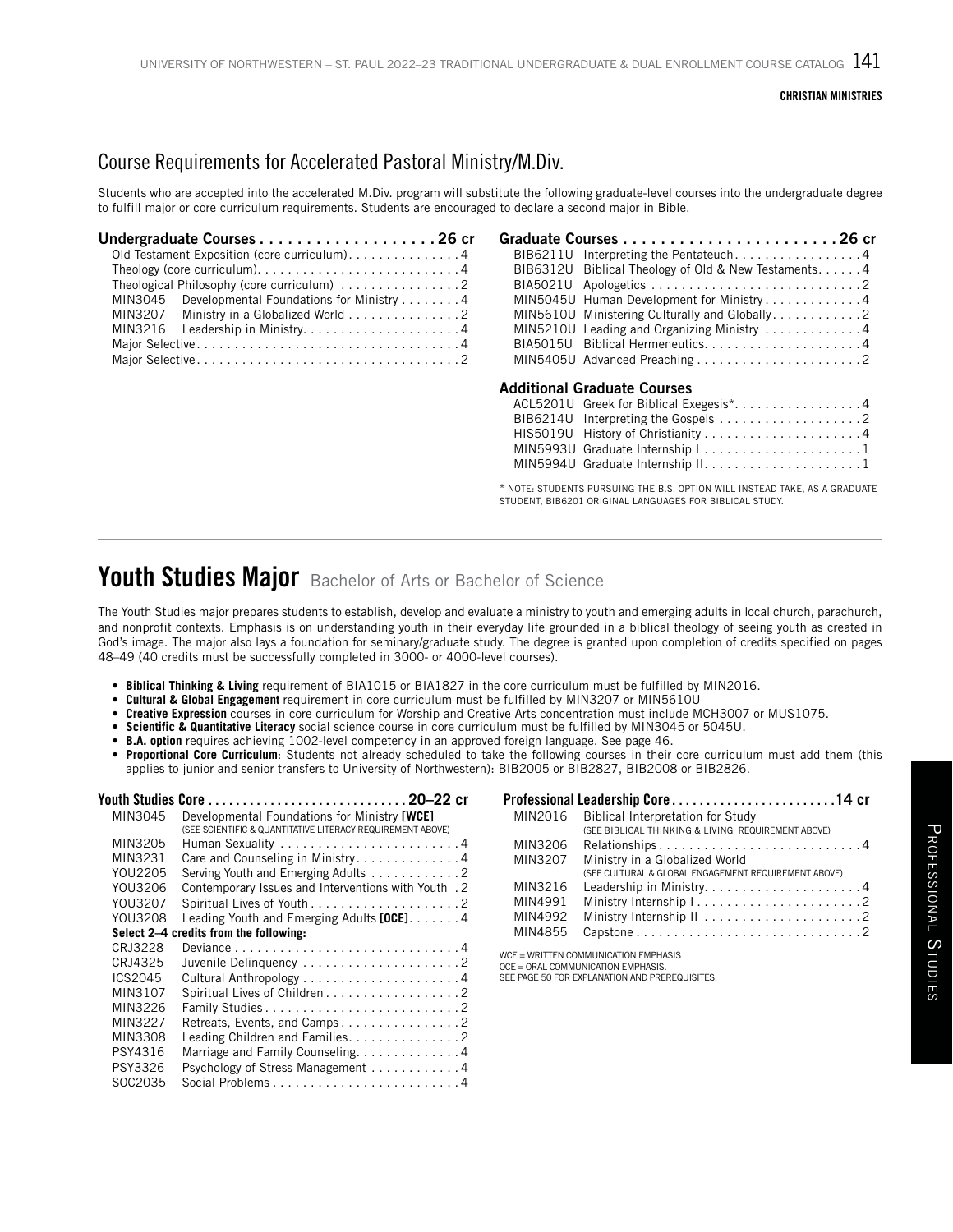Concentration. . **12** cr **Note:** None of the courses used to satisfy core curriculum requirements may be applied to the concentration, and vice versa.

Select a concentration. Requirements are listed below.

#### General Concentration (12 cr)

Complete an individualized group of interrelated courses in consultation with the academic advisor including any combination of courses with the prefix CRJ, ICS, MIN, PSY, SOC, or YOU; ACC2015, FIN2025, DES2111, or MEP1013. Other courses may be approved by the department chair. Recommend including MIN1643-1644. Students seeking to double major may want to consider declaring a General Concentration.

#### Camping Ministry Concentration (12 cr)

The following coursework is completed over the course of one year at Forest Springs Camp & Conference Center\*. Application required. Students in this concentration are encouraged to declare a Camp and Conference Center Administration minor.

Satisfied from among two semesters of the following:

| CFS3000 Camp Management 1.5                        |  |
|----------------------------------------------------|--|
|                                                    |  |
| CFS3500 Camp Programming  2.0                      |  |
|                                                    |  |
| CFS3700 Camp Health and Risk Management 0.5        |  |
| * SEE RELATED INFORMATION ON PAGES 19-20 AND 37-38 |  |

#### Media Ministry Concentration (12 cr)

| Select one of the following:               |
|--------------------------------------------|
|                                            |
| MEP1013 Video Production 4                 |
| Select two enrollments from the following: |
| MEP2625-2627, 4625-46270-2                 |

| Selected from courses with COM, ICS, MEP, MIN, PRL or YOU |
|-----------------------------------------------------------|
| prefix; ACC2015, DES2111, ENG3316, or ENG3249.            |

### Ministry Concentration (12 cr)

| MIN1007 Ministry Foundations 4         |
|----------------------------------------|
| MIN2216 Teaching Methods in Ministry 4 |
|                                        |

**Concentration Electives**. 2 Selected from courses with CFD, ICS, MIN, PSY, or SOC prefix; ACC2015, CRJ3228, CRJ4325, DES2111, LDR3135, MCH3216, MEP1012, or MEP1013.

#### Next Generation Ministry Concentration (12 cr)

| MIN1007 Ministry Foundations 4 |  |
|--------------------------------|--|
|                                |  |
|                                |  |
|                                |  |

**Concentration Electives**. 2 Selected from courses with CFD, ICS, MIN, PSY, or SOC prefix; ACC2015, CRJ3228, CRJ4325, DES2111, LDR3135, MCH3216, MEP1012, or MEP1013.

|                    | Nonprofit Leadership Concentration (12 cr)                                                                                                                                  |
|--------------------|-----------------------------------------------------------------------------------------------------------------------------------------------------------------------------|
| ACC2015            | Foundations of Accounting & Finance2                                                                                                                                        |
| ICS3060            | Foundations of Nonprofit Leadership 2                                                                                                                                       |
| ICS3069            |                                                                                                                                                                             |
|                    | Select 4 credits from the following:                                                                                                                                        |
| <b>ENG3248</b>     |                                                                                                                                                                             |
| MGT2271            |                                                                                                                                                                             |
| MGT3255<br>MKT1085 | Human Resource Management. 2                                                                                                                                                |
| PRL3035            | Principles of Marketing4                                                                                                                                                    |
|                    |                                                                                                                                                                             |
| or ENG3248.        | Selected from courses with ACC, BUS, COM, ECO, FIN, HCM, ICS,<br>LDR, MGT, MIN, MKT, POS, PRL, PSY, or YOU prefix; DES2111                                                  |
|                    | Social Justice Concentration (12 cr)                                                                                                                                        |
|                    | BIB3045 Theology for Social Engagement. 2                                                                                                                                   |
|                    | ICS3015 Race and Ethnicity in America4                                                                                                                                      |
|                    |                                                                                                                                                                             |
|                    |                                                                                                                                                                             |
|                    |                                                                                                                                                                             |
|                    | Selected from courses with ICS, MIN, PHI, POS, PSY, SOC, or<br>YOU prefix; ACC2015, FIN2025, DES2111, or MEP1013.                                                           |
|                    |                                                                                                                                                                             |
|                    |                                                                                                                                                                             |
|                    | Worship and Creative Arts Concentration (12 cr)<br><u>A state Article</u> in the state of the state of the state of the state of the state of the state of the state of the |
|                    |                                                                                                                                                                             |

**Double Major Option:** For students choosing to complete both Youth Studies with Worship and Creative Arts and Music with Music Ministry, MUH3106 will fulfill MIN3207 and MCH4995 will fulfill MIN4991 in the Youth Studies major. **Note**: Students completing this concentration take MCH3007 or MUS1075 for their Creative Expression requirement. MCH3125 Theology of Worship. . 2 MCH4315 Leading Worship. . 2 MTC1007 Music Theory Foundations. . . . . . . . . . . . . . . . . 4<br>MCH3007 History of Music in the Church or MCH3007 History of Music in the Church **or** Introduction to Music (SEE CREATIVE EXPRESSION REQUIREMENT ABOVE) **Select one of the following:** MEP1012 Audio Production. . 3 MEP1013 Video Production. . 4 MCH3216 Technology in Worship. . 2

#### **Concentration Electives**. 0–2

Selected from courses with ANI, ART, DES, ICS, MCH, MEN, MEP, MIN, MTC, MUH, MUP, MUS, THE, or YOU prefix; ACC2015, FIN2025. **Note:** Recommended electives include MCH4215, MCH4216, MEN3001, 3002, 3003, and MUP2106.